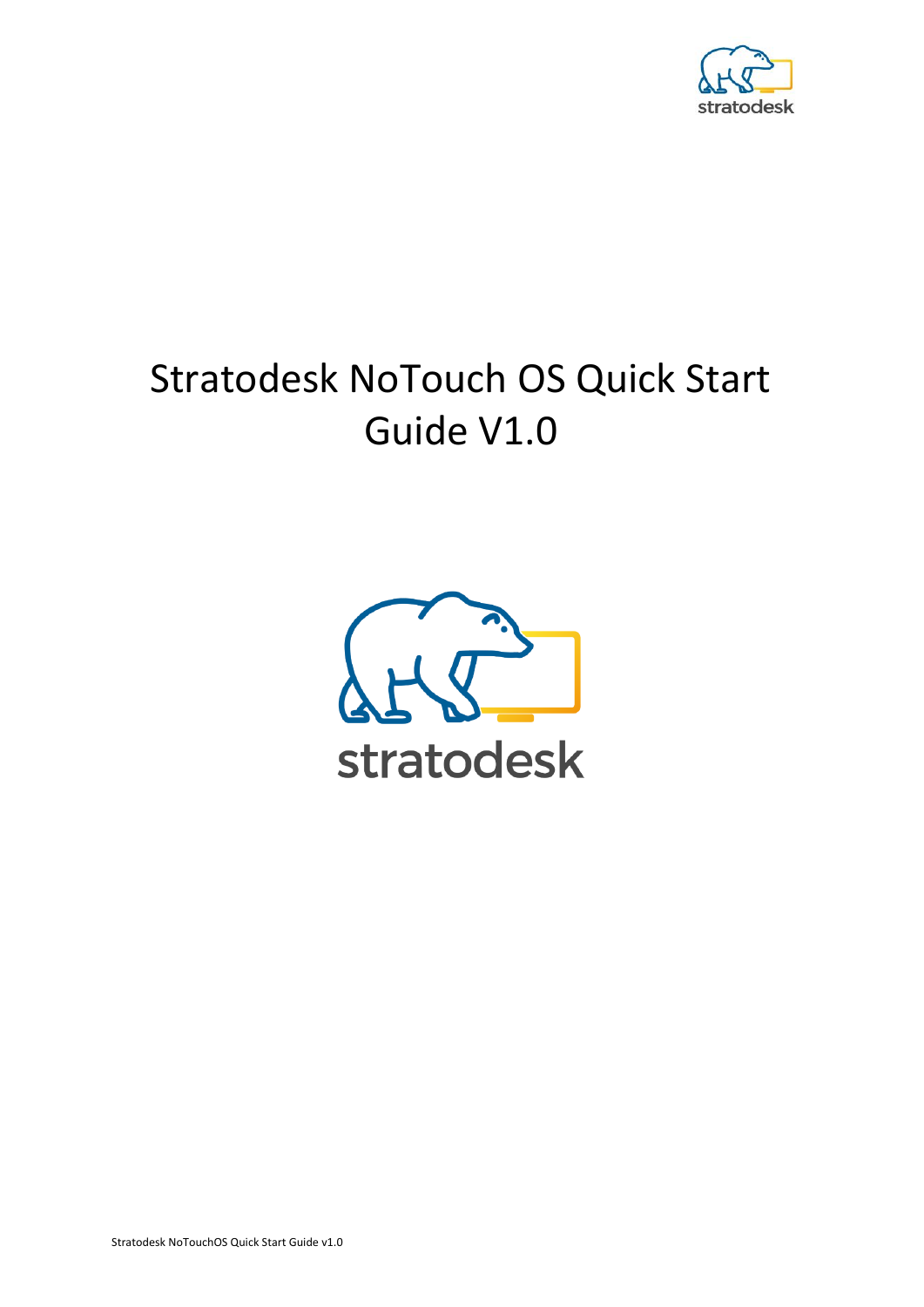

# **Introduction to Stratodesk**

Stratodesk is redefining endpoint computing by delivering a single endpoint solution for VDI, DaaS and IoT markets. Today's enterprises are moving beyond traditional desktops towards smart workplaces where the diverse network of endpoint devices will create interoperability and compatibility issues without a single unified endpoint solution.

Stratodesk's cutting edge Linux-based endpoint OS and management suite, NoTouch, is a next generation, hardware-agnostic solution that enables companies to cost-effectively manage their endpoints. Our solution works seamlessly across x86 and ARM based hardware products (including Raspberry Pi) to provide a unified platform for your endpoints. It also increases endpoint security, simplifies user experience and allows customers to maximize the benefits of existing desktop hardware (Laptops, Thin Clients, PCs and ARM devices) through PC Repurposing.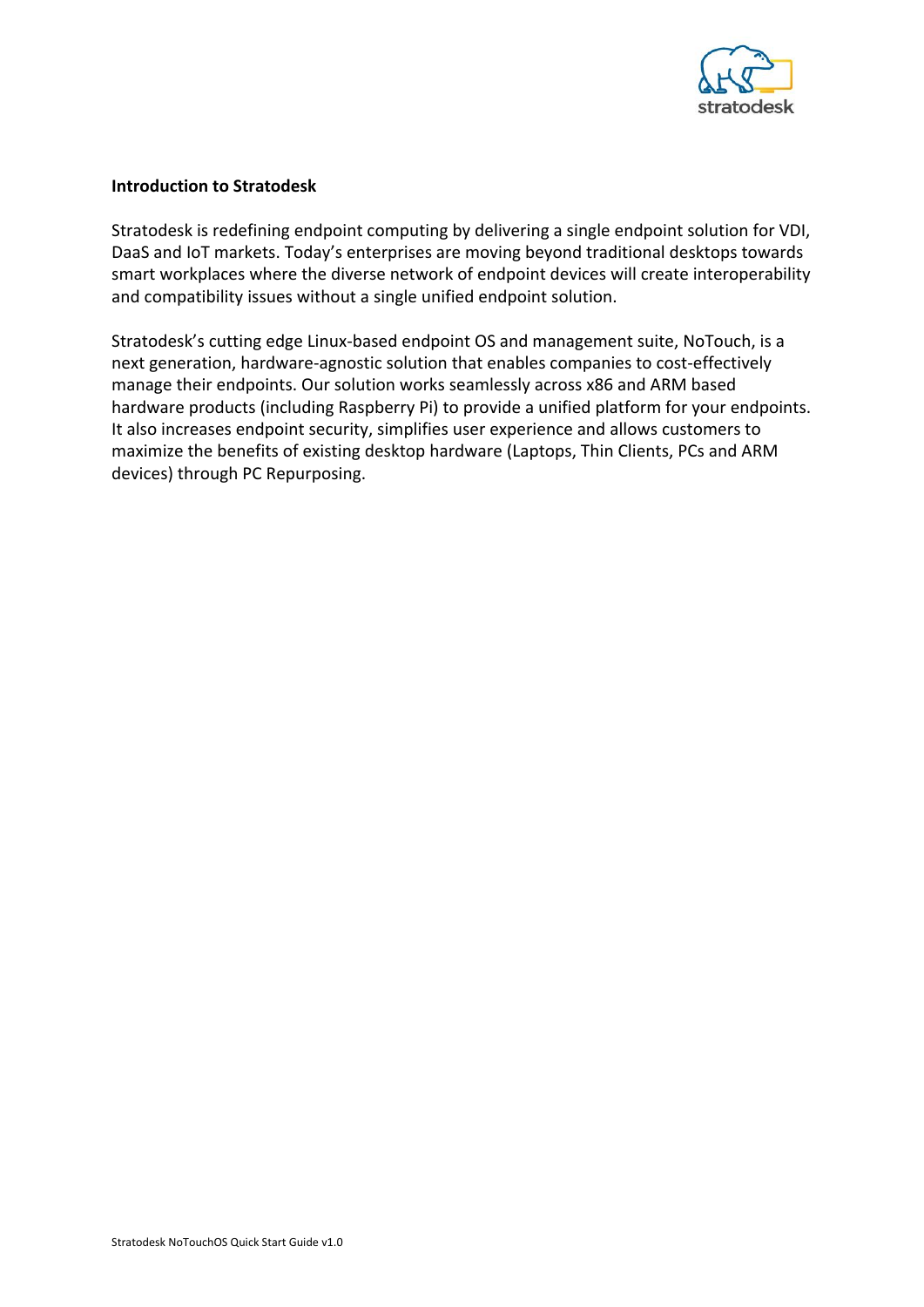

# **Table of Contents**

- **[Install NoTouchOS](#page-2-0)**
- **[PC's & x86 Thin Clients](#page-3-0)** 
	- o [Preparation](#page-3-1)
	- o [Prepare USB Drive/Stick](#page-3-2)
	- o [Live Boot](#page-8-0)
	- o [Installation Procedure](#page-8-1)
- **[Raspberry Pi Devices](#page-12-0)**
- [Jetson Nano](#page-12-1)
- **[MSI Installation](#page-13-0)** 
	- o [Warnings First](#page-13-1)
	- o [Manual Installation](#page-13-2)
	- o [Control the MSI Behaviour](#page-16-0)
	- o [Mass Rollout with Group Policies \(GPO\)](#page-16-1)
	- o [Troubleshooting](#page-17-0)
- <span id="page-2-0"></span>**[Configuration Preload](#page-18-0)** 
	- o [Readout Config of Well-Known Device](#page-18-1)
	- o [Rename & Place on Boot Medium](#page-18-2)
	- o [PXE Live Boot](#page-18-3)
	- o [MSI File](#page-19-0)
	- o [Use/Install](#page-19-1)
	- o [Advanced Option](#page-19-2)
	- o [Certificates](#page-20-0)
	- o [Machine Certificates](#page-20-1)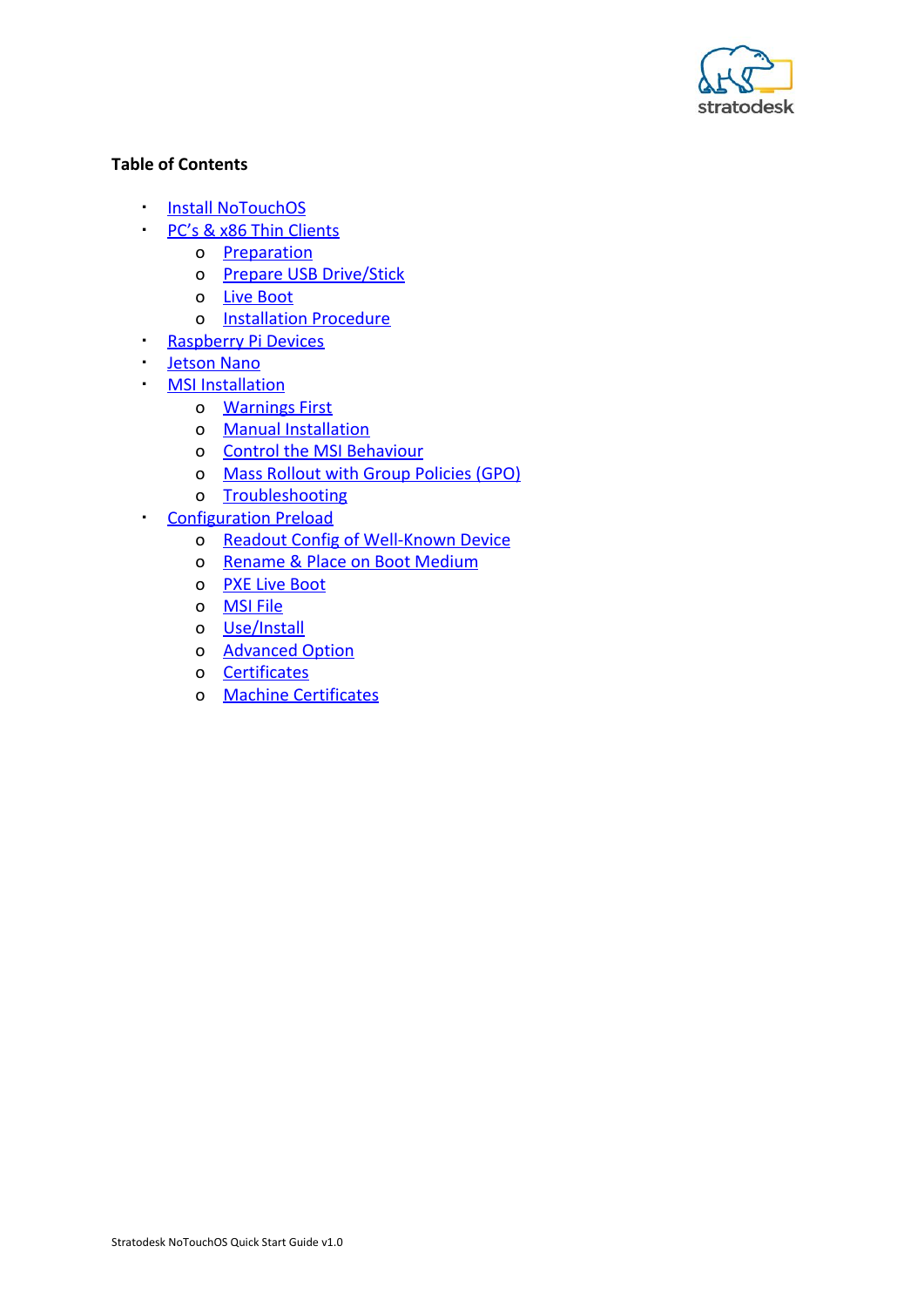

# **Install NoTouch OS**

Installation in NoTouchOS terminology means to physically write NoTouchOS on a system's hard or flash drive, overwriting/wiping out Windows or any other operating system that was there. If you just want to run NoTouchOS for a quick test or side-by-side with the existing OS, do not install, use Live Boot - just run from the boot medium that you created, "live" mode is the default.

NoTouchOS works on both PCs/Thin Clients/Laptops/Tablets with x86 (Intel/AMD/VIA/etc) processors and the ARM-base Raspberry Pi devices.

# <span id="page-3-0"></span>**PC's & x86 Thin Clients**

Installing NoTouchOS is very easy. Most people choose to use a USB pen drive or PXE/network boot. Alternatively, one can burn a bootable CD-ROM from the ISO file that is included in the NoTouch OS download "All-In-One" package. Download this "All-In-One" package first. Another option is to install over a running Windows using **MSI Installation**.

You might not have to "install" NoTouch OS. It runs well in "live" mode from USB, PXE or CD-ROM for a test, side-by-side with your existing OS. Installing is done when you actually **want** to wipe out Windows or whatever has been there before.

# <span id="page-3-1"></span>**Preparation**

Note: For installing with MSI packages, please see here: **MSI Installation** This section describes how to install with your own boot medium.

Preparing for installation is easy:

- 1. Set up your boot medium, such as
	- Prepare [USB Drive/Stick,](#page-3-2) or
	- Burn the NoTouch ISO on a CD-ROM, or
	- Set up PXE Network Boot
- 2. Let the target machine boot from your boot medium (this may require entering the machine's BIOS and changing boot options)
- <span id="page-3-2"></span>3. Immediately after boot, at the boot menu, type in "install" to avoid [Live Boot](#page-8-0) and instead go into the text-based installer (a module called GENESIS internally)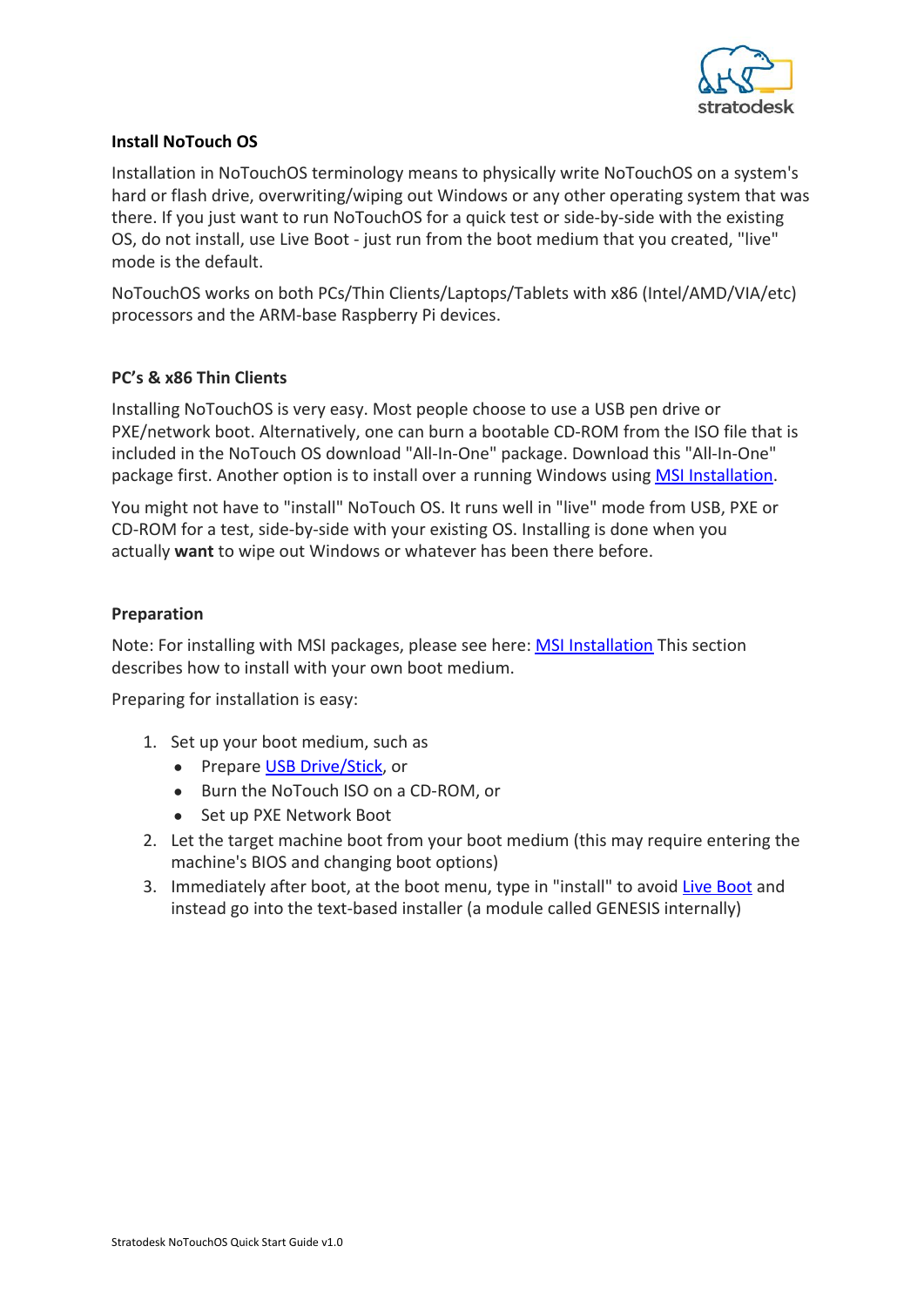

# **Prepare USB Drive/Stick**

Whether you want to [live boot](#page-8-0) or [Install NoTouchOS](#page-8-1) from a USB drive, be it a USB thumb drive/USB stick/etc or anything else, this is what you need to do.

To create the bootable USB drive such as a USB pen drive or "USB stick" you'll need the following:

- USB flash drive, which fits your size requirements (e.g. 2GB), in FAT/FAT32 format
- The Stratodesk NoTouch OS All-In-One package (ZIP file). Download it from the Stratodesk web site.

The actual installation is easy. Please follow the instructions that match your computer operating system below.

**Windows users might be fine with just extracting the ZIP file with "Extract All..." and then double clicking on PrepareUSBdrive.cmd and following the instructions.** A longer explanation is given below.

You can download the installation package from our support portal, or you can submit your name and email address for a free trail on our website. Then you will receive a download link for a ZIP-file which contains the necessary tools and files. Download this package and use the **Extract All ...** function to extract it.

| Favorites         |                                                                                            | Type                             | 135 KB                    |                       |
|-------------------|--------------------------------------------------------------------------------------------|----------------------------------|---------------------------|-----------------------|
| Desktop           | Stratodesk-NoTouchReceiver-AllInOne-2., 7/25/2011 6:33 PM                                  | Compressed (zinn.                | Open                      |                       |
| <b>Downloads</b>  |                                                                                            |                                  | Open in new window        |                       |
| Recent Places     |                                                                                            |                                  |                           |                       |
|                   |                                                                                            |                                  | Extract All               |                       |
| Libraries         |                                                                                            |                                  | <b>Open within</b>        |                       |
| · Documents       |                                                                                            |                                  | Share with                | ٠                     |
| Music             | Use:Extract All." In the context menu to extract<br>the compressed file into a new folder. |                                  |                           |                       |
| <b>E</b> Pictures |                                                                                            |                                  | Restore previous versions |                       |
| <b>Wideos</b>     |                                                                                            |                                  | Send to                   | $\blacktriangleright$ |
|                   |                                                                                            |                                  | Cut                       |                       |
| Homegroup         |                                                                                            |                                  | Copy                      |                       |
| Computer          |                                                                                            |                                  | Create shortcut           |                       |
|                   |                                                                                            |                                  | Delete                    |                       |
| <b>EN Network</b> |                                                                                            |                                  | Rename                    |                       |
|                   |                                                                                            |                                  |                           |                       |
|                   |                                                                                            |                                  | Properties                |                       |
|                   | Stratodesk-NoTouchReceiver-AllInOne-2 Date modified: 7/25/2011 6:33 PM                     | Date created: 7/26/2011 12:21 AM |                           |                       |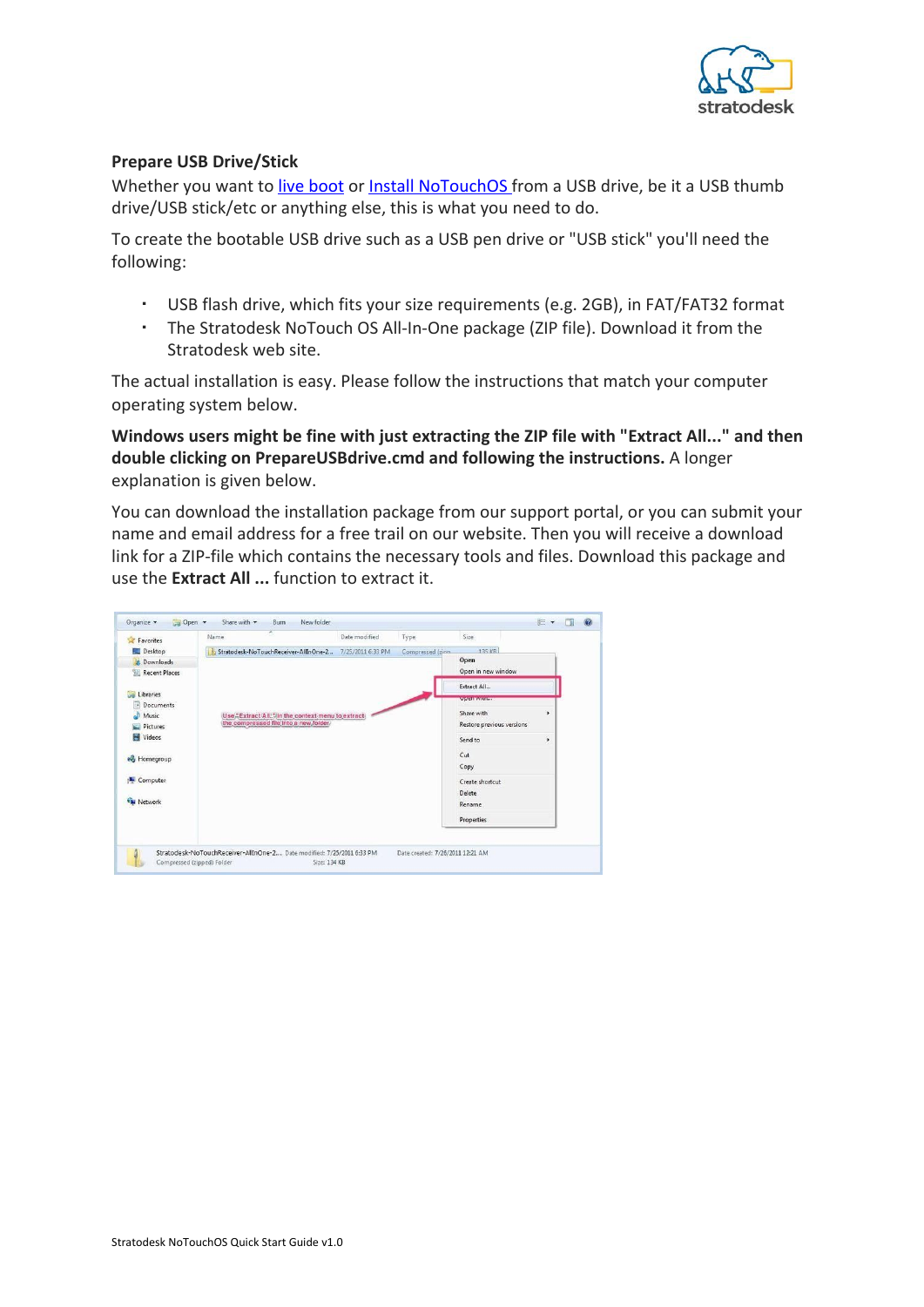

This will create a new folder with the extracted files. Now it is time to prepare your USB pen drive (USB-stick) or basically any bootable USB storage medium to boot NoTouch OS. Make sure that your USB drive is formatted with FAT/FAT32 File System. With the USB stick attached to your computer open the new folder and run the command **PrepareUSBdrive** by double-clicking on it.

|                                                | open<br>Share with v<br>Print<br>New folder<br>Burn<br>r |                                      |                              |                                                                | 三 ▼ | m |
|------------------------------------------------|----------------------------------------------------------|--------------------------------------|------------------------------|----------------------------------------------------------------|-----|---|
| Favorites                                      | Name                                                     | Date modified                        | Type                         | Size                                                           |     |   |
| Desktop                                        | bin                                                      | 7/27/2011 1:39 PM                    | File folder                  |                                                                |     |   |
| <b>Downloads</b>                               | NoTouchReceiver.vmwarevm                                 | 7/27/2011 1:39 PM                    | File folder                  |                                                                |     |   |
| Recent Places                                  | pxe                                                      | 7/27/2011 1:39 PM                    | File folder                  |                                                                |     |   |
|                                                | ConvertISOtoLFI                                          | 7/27/2011 1:39 PM                    | Windows Com                  | $2$ KB                                                         |     |   |
| Libraries                                      | CustomizeISO                                             | 7/27/2011 1:39 PM                    | Windows Com                  | 2KB                                                            |     |   |
| Documents                                      | NoTouchReceiver-2.30.0p5-LMD-256-110719                  | 7/27/2011 1-39 PM                    | Disc Image File              | 208 050 KB                                                     |     |   |
| Music                                          | PrepareUSBdrive                                          | 7/27/2011 1:39 PM                    | Windows Com                  | 1 KB                                                           |     |   |
| Pictures                                       | <b>PRICHARMENT</b>                                       | <b><i><b>CARTAGEMENT AND</b></i></b> | <b>WEIGHT MANAGEMENT AND</b> | 4.130                                                          |     |   |
| Computer<br>Local Disk (C:)<br>LISCONBOOT (E:) |                                                          |                                      |                              |                                                                |     |   |
| <b>EN</b> Network                              |                                                          |                                      |                              | Double-click on PrepareUSBdrive to create a bootable USB stick |     |   |

When you are asked if you want to allow the program to make changes to your computer select **Yes**.

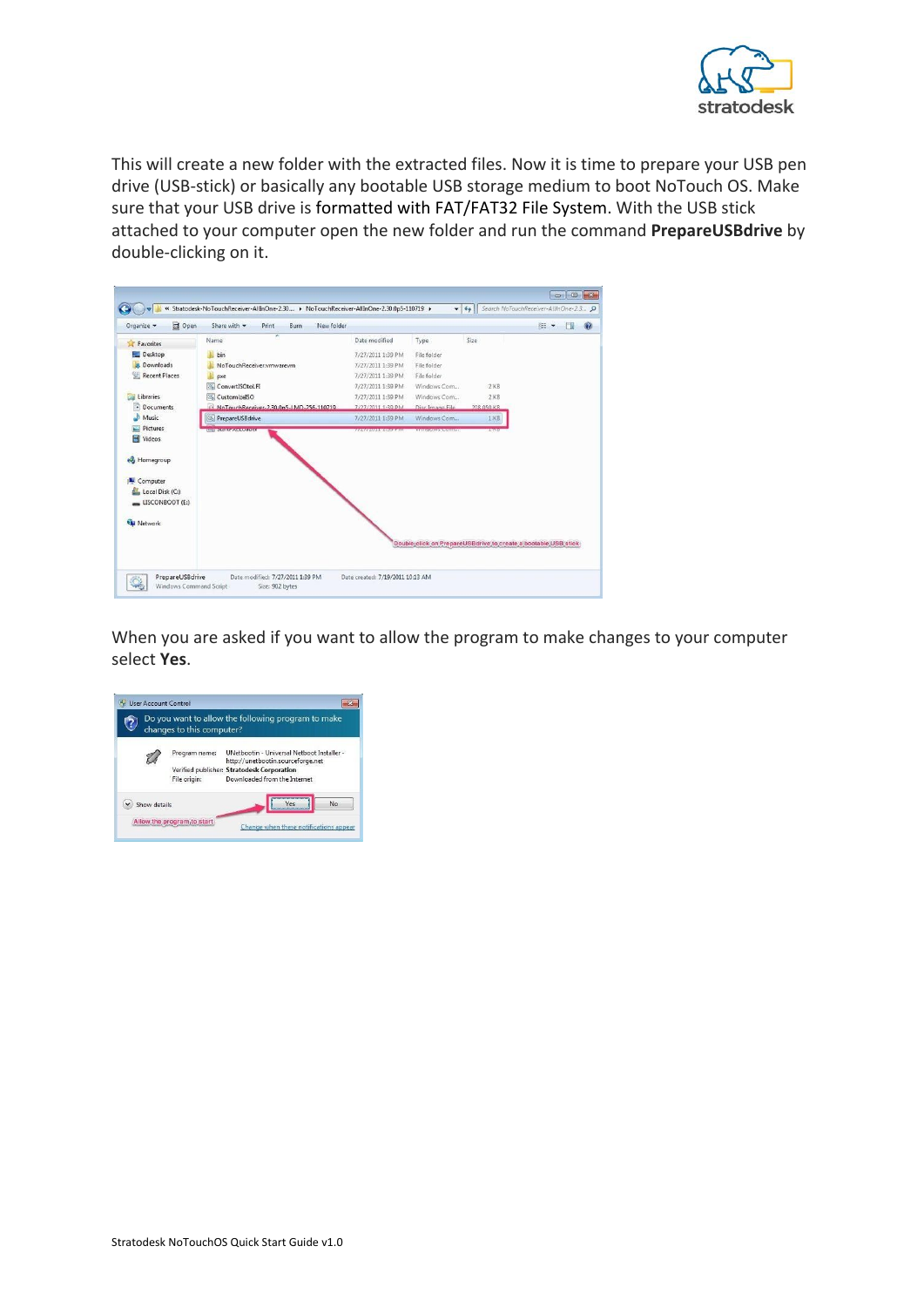

This will start a tool named **UNetbootin** to create a bootable USB stick. All the settings should be prefilled but make sure the correct USB stick is selected in case you have more than one attached. Then just hit **Start** and the bootable USB stick will be created.

| <b>Coco</b><br>Organize - |                                                        |                                                                                    |
|---------------------------|--------------------------------------------------------|------------------------------------------------------------------------------------|
| Favorites                 | Name                                                   | Date modified<br>Size<br>Type                                                      |
| Desktop                   | bin                                                    | 2/32/0011-1-20-044<br>Distribution                                                 |
| <b>Ja.</b> Downloads      | NoTouchReceiver.ymwareym                               | $\Box$<br><b>22</b> UNetbootin                                                     |
| Recent Places             | pxe                                                    | 1. Please select your USB flash drive at the 'Drive' selection box.                |
| Libraries                 | ConvertISOtoLFI<br>CustomizelSO                        | 2. Press OK to install the NoTouchReceiver Installer to the given USB flash drive! |
| Documents                 |                                                        |                                                                                    |
| Music                     | NoTouchReceiver-2.30.0p5-LMD-256-11<br>PrepareUSBdrive |                                                                                    |
| Pictures                  | StartPXELoader                                         |                                                                                    |
| <b>W</b> Videos           |                                                        |                                                                                    |
|                           |                                                        |                                                                                    |
| <b>Homegroup</b>          |                                                        |                                                                                    |
|                           |                                                        |                                                                                    |
| Computer                  |                                                        |                                                                                    |
| Local Disk (C:)           |                                                        |                                                                                    |
| LISCONBOOT (E:)           |                                                        |                                                                                    |
|                           |                                                        | - NoTouchReceiver-2.30.0p5-LMD-256-110719.iso<br><b>ISO</b><br>O Diskimage<br>iv.  |
| <b>EM</b> Network         |                                                        | t MB<br>Space used to preserve files across reboots (Ubuntu only): 0               |
|                           | Make sure the drive letter machtes the                 |                                                                                    |
|                           |                                                        | Type: USB Drive<br>- Drive E:\<br>OK<br>Cancel                                     |
| USB stick you want to use |                                                        |                                                                                    |

When the tool has finished select **Exit**. Now the USB stick is ready to use.

| UNetbootin<br>Z,                                                                  | 53<br>回                   |
|-----------------------------------------------------------------------------------|---------------------------|
| 1. Downloading Files (Done)                                                       |                           |
| 2. Extracting and Copying Files (Done)                                            |                           |
| 3. Installing Bootloader (Done)                                                   |                           |
| 4. Installation Complete, Reboot (Current)                                        |                           |
| After rebooting, select the USB boot option in the BIOS boot menu.<br>Reboot now? |                           |
|                                                                                   |                           |
| Select Exit when the program<br>has finished.                                     |                           |
|                                                                                   | <b>Reboot Now</b><br>Exit |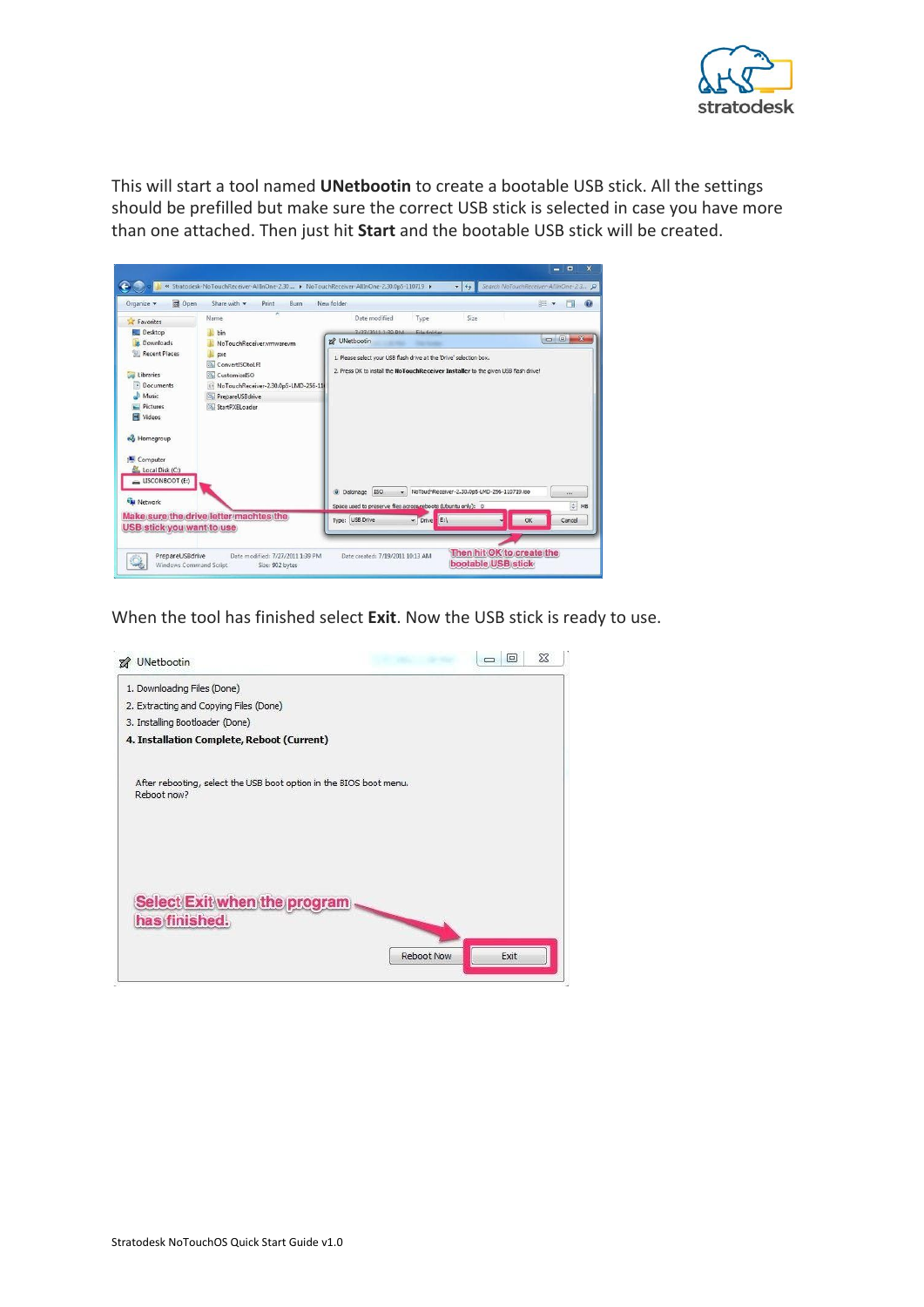

## **Procedure on Computers running Mac OS**

While Stratodesk does not officially support installation on Mac, we are happy to see that this is easily doable.

- 1. Download and extract the All-In-One ZIP package to a temporary folder. Download and install the free UNetbootin software package (Mac version) from<http://unetbootin.github.io/>
- 2. Run UNetbootin to flash the NoTouch OS ISO file you'll find that in the folder you extracted the All-In-One package into - to the USB drive. Follow UNetbootin's directions and make sure you pick the right ISO and the right USB device.

|                           | <b>3</b> UNetbootin                                                                                                                                                                    |
|---------------------------|----------------------------------------------------------------------------------------------------------------------------------------------------------------------------------------|
| <b>Distribution</b>       | $==$ Select Version $==$<br>== Select Distribution = $\div$<br>۵                                                                                                                       |
|                           | Welcome to UNetbootin, the Universal Netboot Installer. Usage:                                                                                                                         |
|                           | 1. Select a distribution and version to download from the list above, or<br>manually specify files to load below.<br>2. Select an installation type, and press OK to begin installing. |
|                           | 1. Select "Diskimage"<br>2. Choose ISO file from                                                                                                                                       |
|                           | inside NoTouch ZIP file                                                                                                                                                                |
| Diskimage                 | iver-2.36.0-EEs-130509.iso<br><b>ISO</b><br>$\cdots$                                                                                                                                   |
|                           | Space used to preserve files across reboots (Ubuntu only):<br>MB<br>$\Omega$                                                                                                           |
| <b>USB Drive</b><br>Type: | Cancel<br>/dev/disk2s1<br>OK<br>Drive:                                                                                                                                                 |
|                           | 3. Check and click "OK"                                                                                                                                                                |

## **Procedure on Computers running Linux**

While Stratodesk does not officially support installation on Linux, we are happy to see that this is easily doable.

- 1. Download and extract the All-In-One ZIP package to a temporary folder. Download and install the free UNetbootin software package (Linux version) from<http://unetbootin.github.io/> - Installing software on Linux is depending on your distribution. Please follow the instructions in UNetbootin's manual and your Linux distribution's manual.
- 2. Run UNetbootin to flash the NoTouch OS ISO file you'll find that in the folder you extracted the All-In-One package into - to the USB drive. Follow UNetbootin's directions and make sure you pick the right ISO and the right USB device

## **Troubleshooting**

Make sure you set your target machine's boot order to boot from USB first. Usually this is done in the system BIOS, which is usually accessed by hitting the Del or F2 keys immediately after turning on the machine. Refer to your hardware or BIOS vendor's specific instructions.

In some rare cases a system still might not boot from USB. Try these steps to solve this problem:

▪ Try to choose a different BIOS boot option such as USB-HDD or even USB-ZIP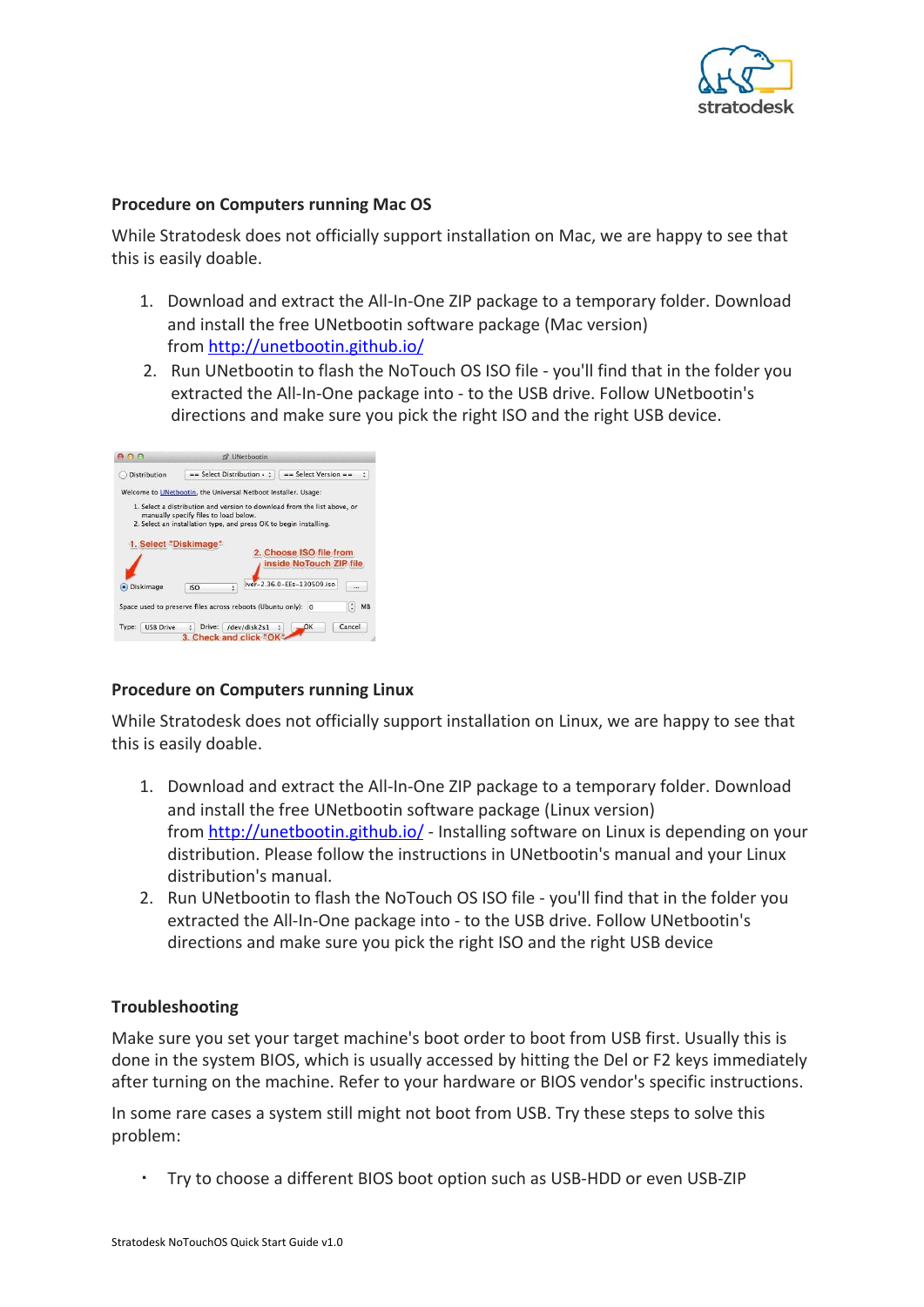

▪ Use a different USB drive. The vast majority of USB sticks are fine but there are some out in the wild that refuse to be bootable; especially on older Thin Client hardware.

Did the USB pen drive have enough space? Did you clean the trash can / recycle bin so that deleted files were really deleted?

Did you use an earlier NoTouch version before on this drive? If so, did you really delete it before reapplying the procedure?

Should you still not be able to get it running, why not try a different USB drive? Especially these USB sticks/pen drives are now available in masses in every office as they are frequently used as swag/advertising items so it should not be difficult to find another one.

# <span id="page-8-0"></span>**Live Boot**

"Live Boot" refers to the concept of running NoTouch on a PC or laptop or similar device without writing it to a system's disk, thus without "installing" it onto a specific machine. NoTouch can be [live-booted](#page-8-0) from USB, CD-ROM and network (PXE).

Live booting is easy:

- 1. Set up your boot medium, such as
	- [Prepare USB Drive/Stick,](#page-3-2) or
	- Burn the NoTouch ISO on a CD-ROM, or
	- Set up PXE Network Boot, e.g. by using the Stratodesk Virtual Appliance
- 2. Let the target machine boot from your boot medium (this may require entering the machine's BIOS and changing boot options)

**Note:** It is possible to customize and pre-load your own configuration - please see here: [Configuration Preload](#page-18-0)

Raspberry Pi: "[Live Boot"](#page-8-0) is not available for [Raspberry Pi](#page-12-0) based systems.

## <span id="page-8-1"></span>**Installation Procedure**

Make sure you type in "install" or select it with your cursor keys, depending on the menu that appears; Do this **immediately** when the boot menu appears, after the BIOS runs its start-up checks (if you miss that moment, the system will boot to [live mode\)](#page-8-0). A text-based installer, sometimes referred to by its internal codename GENESIS, appears.

Note: Install means overwriting whatever is there on the hard or flash drive. There is no uninstall. Only install it when you are absolutely sure you want to repurpose this PC into a Thin Client.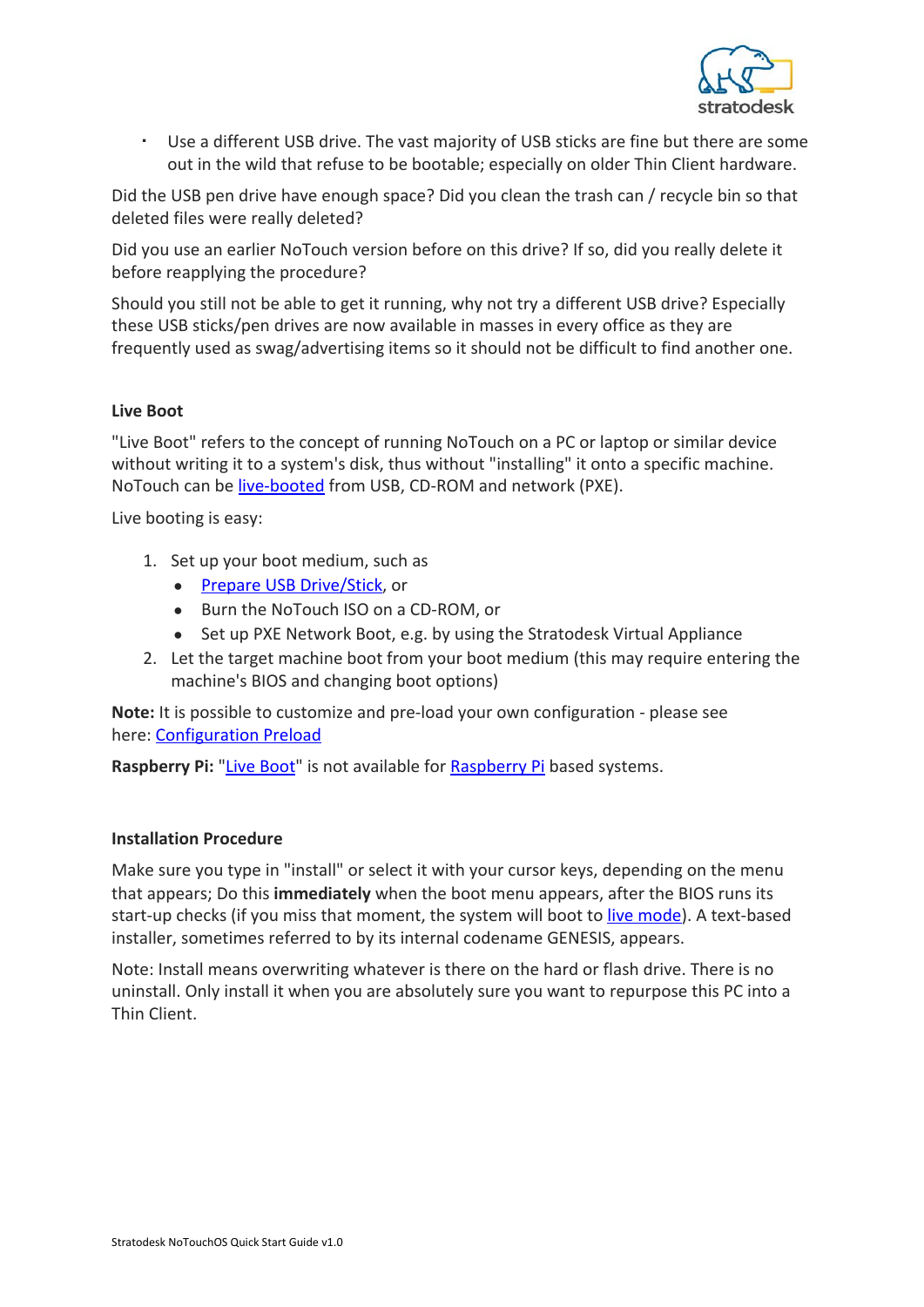



This opens the **Stratodesk GENESIS Main Menu**. You only have to pick the appropriate **Install NoTouch OS** option and hit **ENTER** to start the installation.

| <b>GENESIS Main Menu</b>                                                      |                                                                                                                          |
|-------------------------------------------------------------------------------|--------------------------------------------------------------------------------------------------------------------------|
| Install NoTouch OS<br>Install NoTouch OS (UEFI)<br>Advanced options<br>Reboot | Install NoTouch OS to system disk<br>Install NoTouch OS (UEFI)<br>Show menu with advanced options<br>Reboot the computer |
|                                                                               | $\langle$ Cancel $\rangle$                                                                                               |

You will be asked for a system serial number. The system will try to read the device identification or serial number from the system's DMI-BIOS. On most brandname PCs this will correspond to the asset tag sticker, and that is the intended purpose: To match devices to their asset tags. In case the system cannot read a number from DMI-BIOS, please copy the asset tag or your inventory id number. For test purposes you can also enter a dummy S/N. The number you enter can later be used in NoTouch Center to identify the device.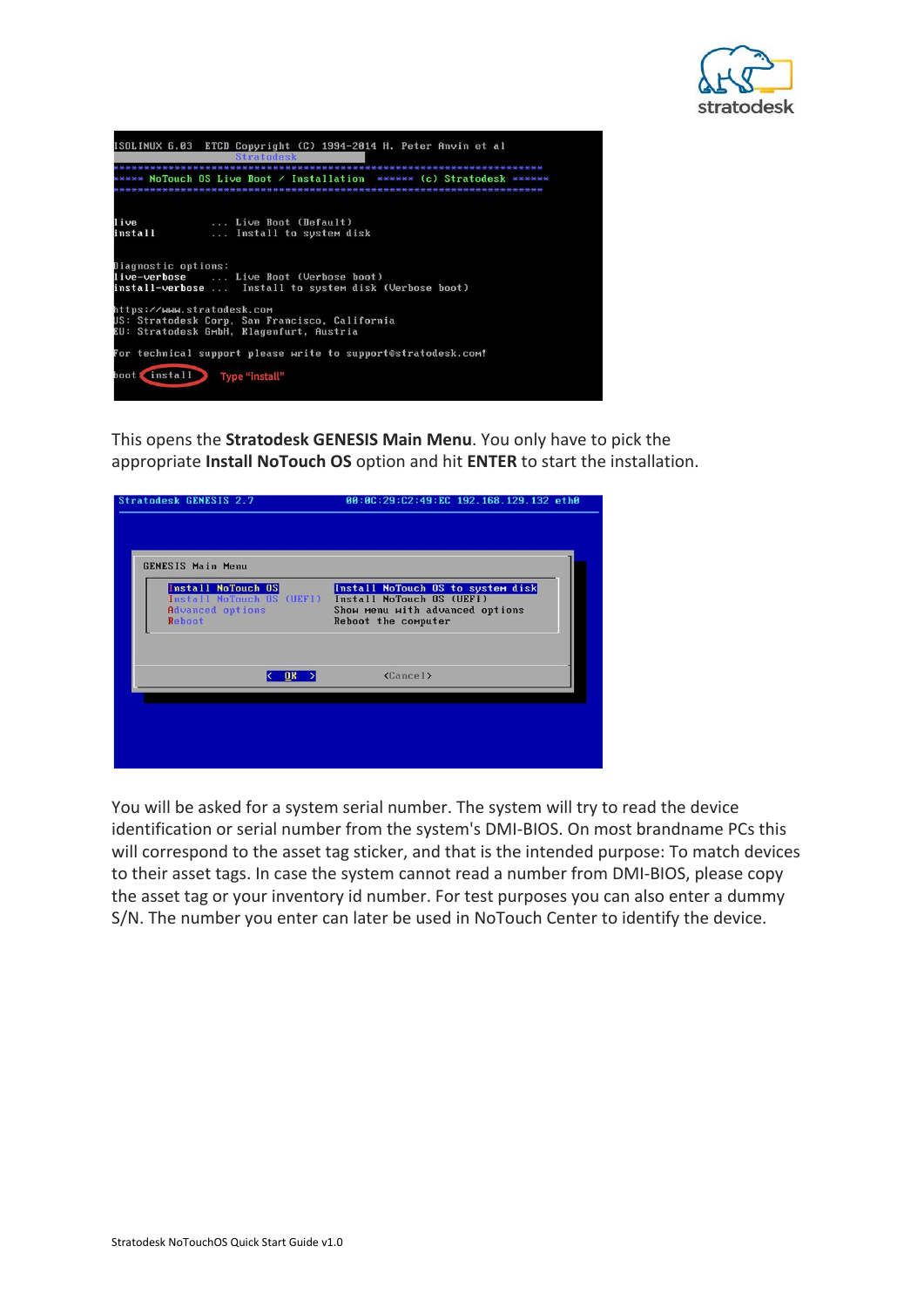

| MAC: 00:0C:29:C2:49:EC |                 |                                      |  |
|------------------------|-----------------|--------------------------------------|--|
| Client S/N:            |                 |                                      |  |
|                        |                 | UMware-56 4d 6d 06 80 45 8c 04-44 7e |  |
|                        | k.<br><b>OK</b> | $\langle$ Cancel>                    |  |
|                        |                 |                                      |  |
|                        |                 |                                      |  |
|                        |                 |                                      |  |

Then the final question if you really want to install the **NoTouch OS** on the local drive will pop up. *Think again! Is there anything of value on the drive? Installing NoTouch will wipe your hard drive. Are you sure?*

If you are sure, select **OK** and hit **ENTER**.

Actually, there is a second option given, "OK+Wipe". This would securely erase the full disk, a process which can take several hours. Do **NOT** use this on Thin Clients - this feature is intended for PCs with real hard drives only.

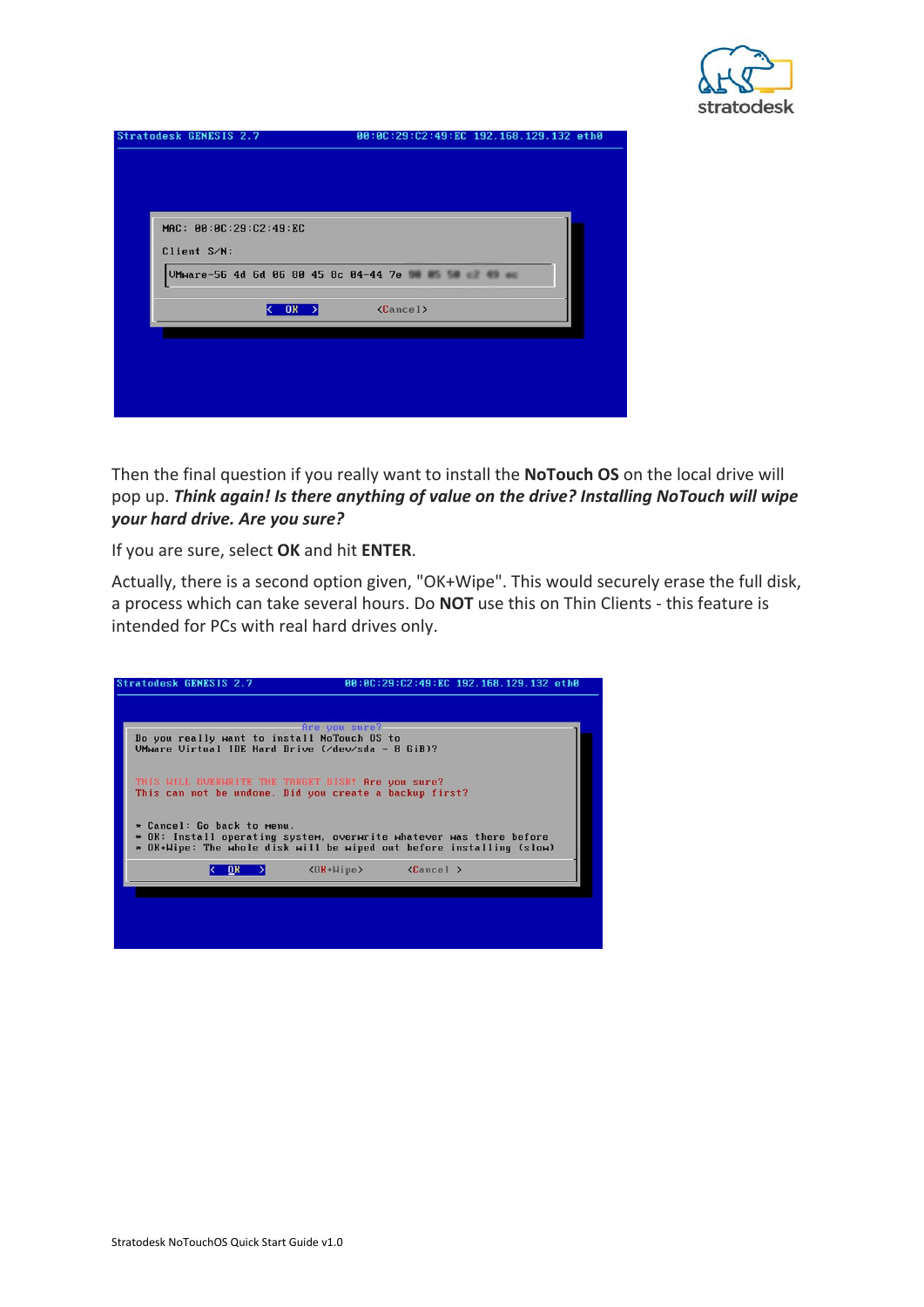

You will get the message that the installation finished successfully and will be asked to press **ENTER**.

| Re-reading partition table<br>Formatting internal disk<br>OK!<br>Mounting internal disk<br>OK!<br>Copy system files to disk<br>1.16GiB 0:00:08 [ 133MiB/s] [<br>$\langle = \rangle$<br>OR!<br>Verifying copied files |  |
|----------------------------------------------------------------------------------------------------------------------------------------------------------------------------------------------------------------------|--|
|                                                                                                                                                                                                                      |  |
|                                                                                                                                                                                                                      |  |
|                                                                                                                                                                                                                      |  |
|                                                                                                                                                                                                                      |  |
| <b>OK!</b>                                                                                                                                                                                                           |  |
| Installing boot loader                                                                                                                                                                                               |  |
| Using Grub2<br>0 <sub>K</sub>                                                                                                                                                                                        |  |
| Installation successful!                                                                                                                                                                                             |  |
| Press Enter to continue                                                                                                                                                                                              |  |

This will return you to the **GENESIS Main Menu** where you move the selection down to **Reboot** and press **ENTER**. The client will reboot and start up with **NoTouch OS**.

Now you are finished and after the reboot you will see the **NoTouch OS** Configuration Wizard.

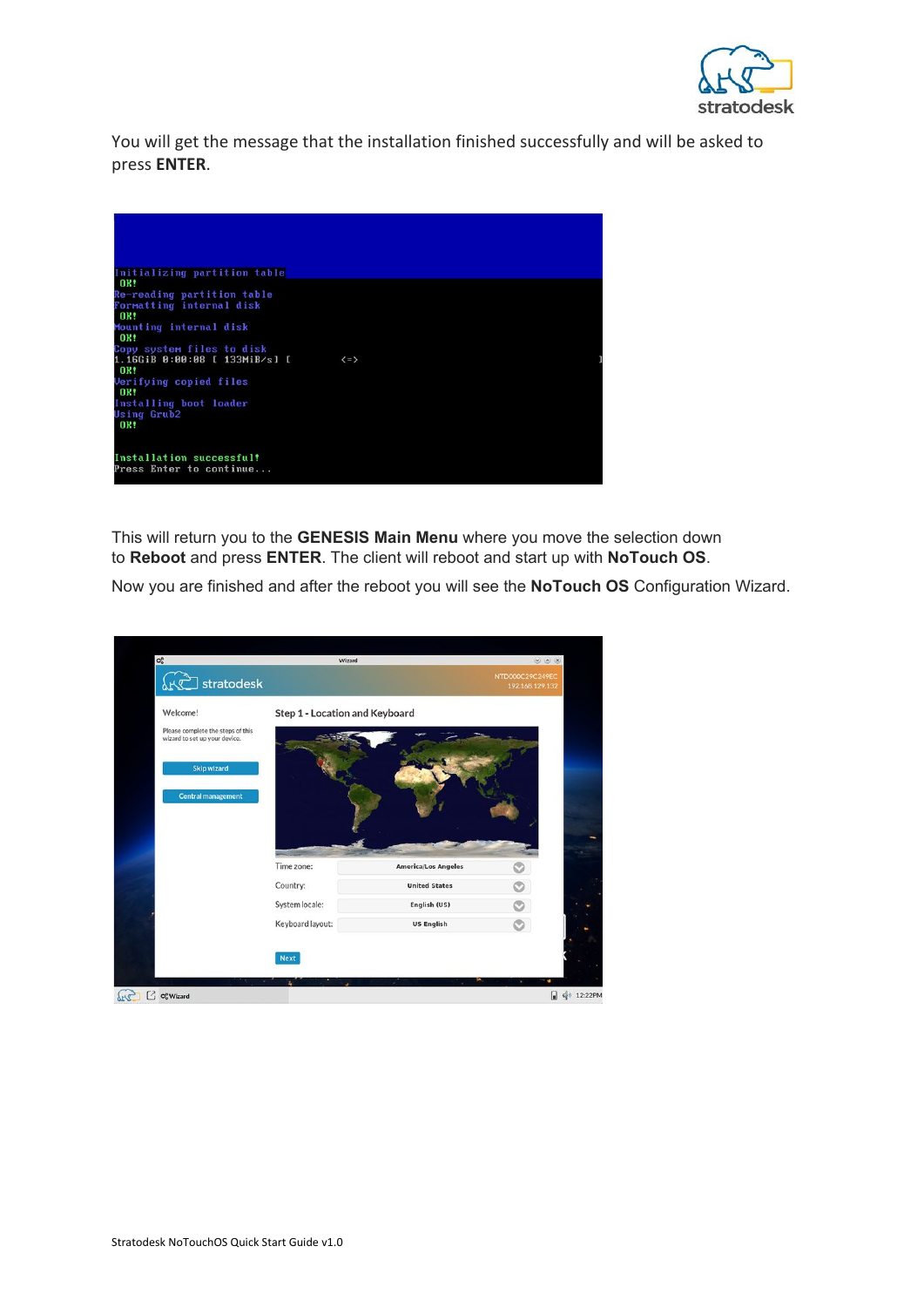

# <span id="page-12-0"></span>**Raspberry Pi Devices**

Generic Raspberry Pis are easily converted to running NoTouch by reflashing the SD card.

- 1. Take the SD card from the Raspberry and insert it into your PC or Mac via an SD card reader
- 2. Unzip the NoTouch ZIP file. Double-check if you have an ZIP file with "-armhf-" in the file name.
- 3. On Windows, execute FlashSDcard.cmd.

Note for Mac or Linux users: Yes, you can flash the SD card on Mac or Linux too. Find out which device node represents the SD card reader - e.g. on Mac use Disk Utility. Then use the dd shell command as root, such as

dd if=lnx-2.40.1864-EEs-k404-armhf-160604.bin of=/dev/disk2 bs=16m

## <span id="page-12-1"></span>**Jetson Nano**

The Jetson Nano is easily converted to running NoTouch by reflashing the SD card.

- 1. Take the SD card and insert it into your PC or Mac via an SD card reader
- 2. Unzip the NoTouch JETSON ZIP file. Double-check if you have an ZIP file with "-JETSON-" in the file name.
- 3. On Windows, execute FlashSDcard.cmd.

Note for Mac or Linux users: Yes, you can flash the SD card on Mac or Linux too. Find out which device node represents the SD card reader - e.g. on Mac use Disk Utility. Then use the dd shell command as root, such as

dd if=lnx-2.40.5633-JETSON-k409-arm64-190804.bin of=/dev/disk2 bs=16m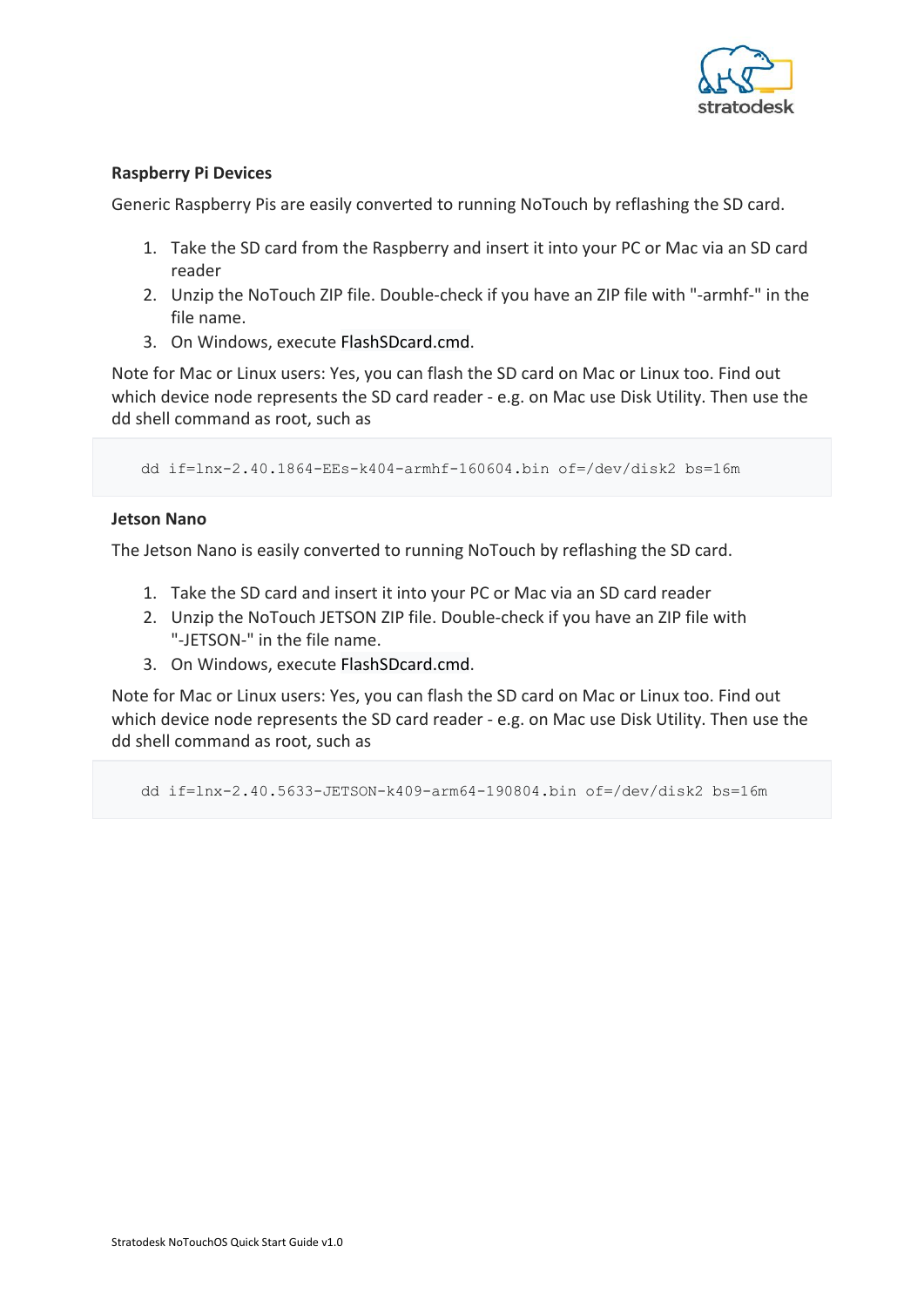

# <span id="page-13-0"></span>**MSI Installation**

NoTouchOS can be installed directly from inside Windows with an MSI package. The big advantage is that you can roll MSI packages out without any third-party tools without any user interaction on the individual systems.

This installation procedure supports at least Windows XP, Vista, 7, 8 and 8.1.

Please note: **This will overwrite Windows.** It is supposed to be the "last" thing you ever do on the old Windows. You can actually use the MSI file to also run NoTouch side-by-side with Windows by creating the C:\wininstall\_config.txt file, see below for more information. But beware, the default is to repurpose.

# <span id="page-13-1"></span>**Warnings First**

This package is intended to make an unattended mass rollout possible, i.e. repurposing a large number of PCs without user interaction. It looks and feels like a regular Windows MSI package, the only difference is that there is no uninstall - it will reformat the hard drive, overwrite Windows and install NoTouchOS.

Please do not store these packages on (semi)public shares - one of your co-workers could be tempted to try it and then destroy his work machine. Test the package on a dedicated test machine, do the rollout on the machines intended to be converted, and then delete the dangerous MSI packages.

# <span id="page-13-2"></span>**Manual Installation**

Firstly, copy the msi file to the target operating system.

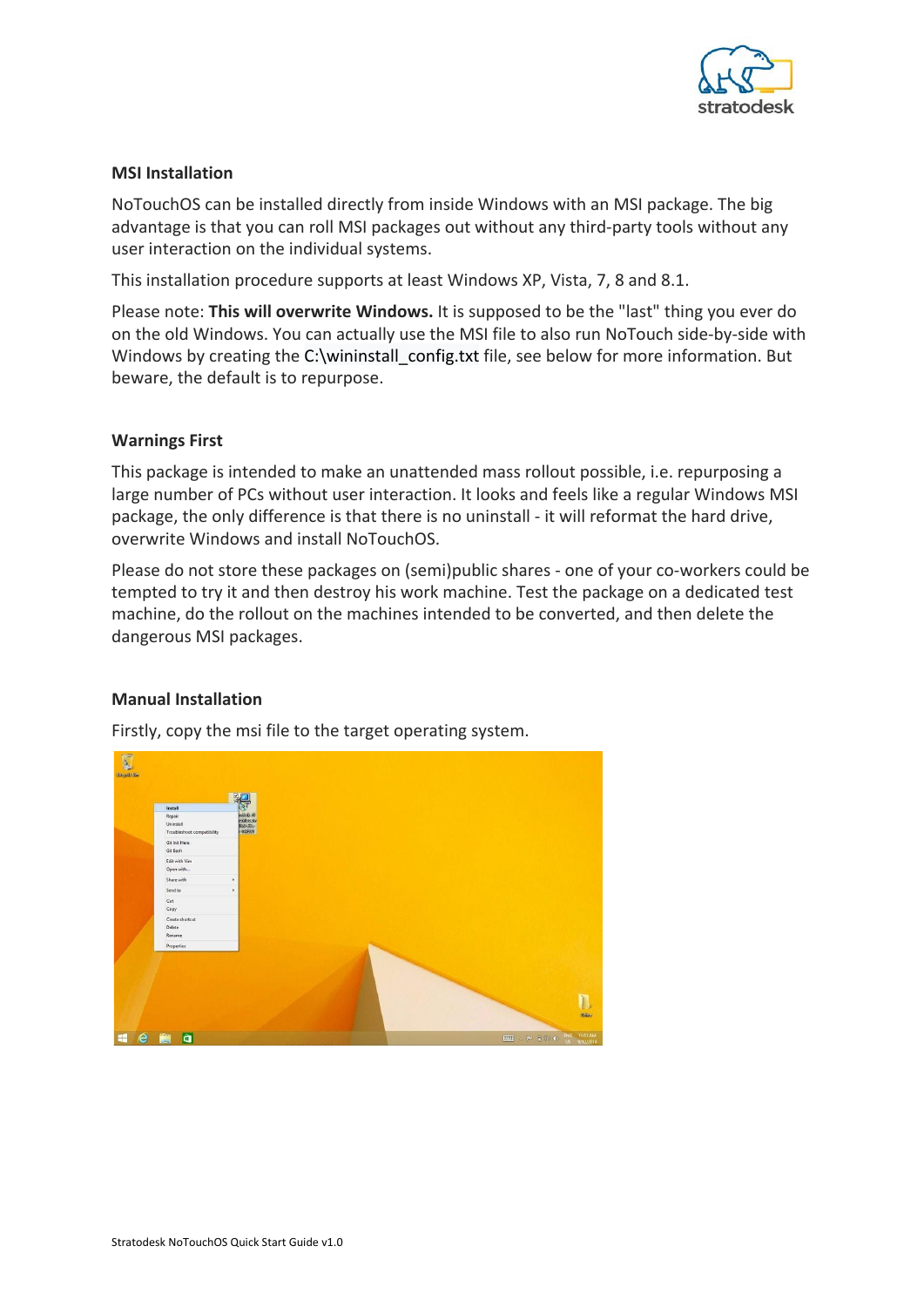



Double-click it or right-click and select "Install"

At this point, the system will ask a few questions. The idea here is to make sure people know what they are doing. In a real mass-rollout you will have the config file rolled out and these questions will not be asked (see below). The system will do some magic - no further interaction necessary. After some time, it will request a reboot.

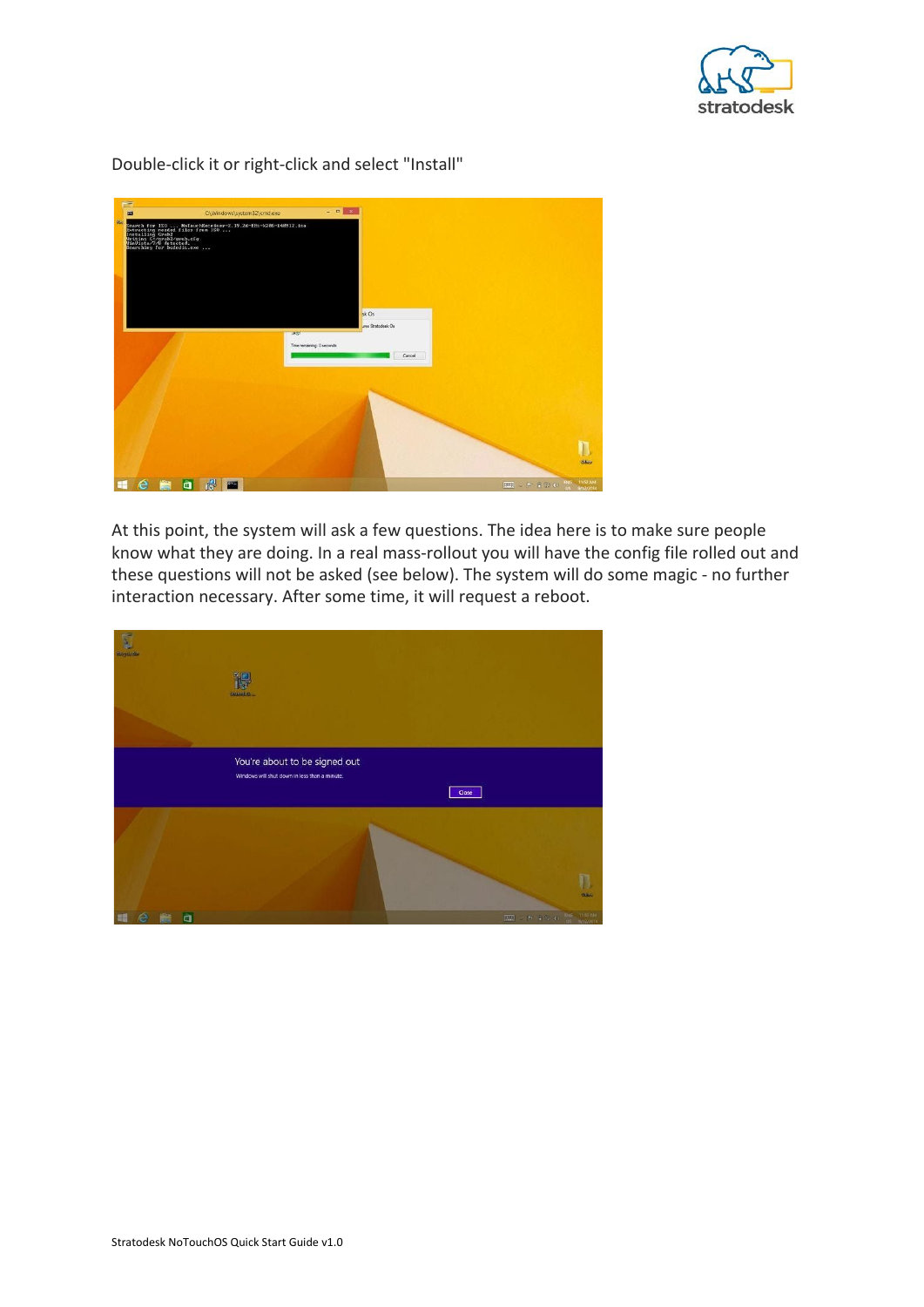

On the reboot, if you are fast enough, you will notice that the boot loader is now different. Again, no interaction necessary, just let the system do what it is supposed to do:

|                            | Windows Boot Manager                                                                                                                    |            |
|----------------------------|-----------------------------------------------------------------------------------------------------------------------------------------|------------|
|                            | Choose an operating system to start, or press TAB to select a tool:<br>(Use the arrow keys to highlight your choice, then press ENTER.) |            |
| Windows 8.1<br><b>GRUB</b> |                                                                                                                                         |            |
|                            |                                                                                                                                         |            |
|                            | Seconds until the highlighted choice will be started automatically: 2                                                                   |            |
| Tools:                     |                                                                                                                                         |            |
|                            | Windows Memory Diagnostic                                                                                                               |            |
| ENTER=Choose               | TAB=Menu                                                                                                                                | ESC=Cance] |

Then the regular text-based NoTouchOS GENESIS installer will come up, run through all of its steps without any user interaction and reboot again.

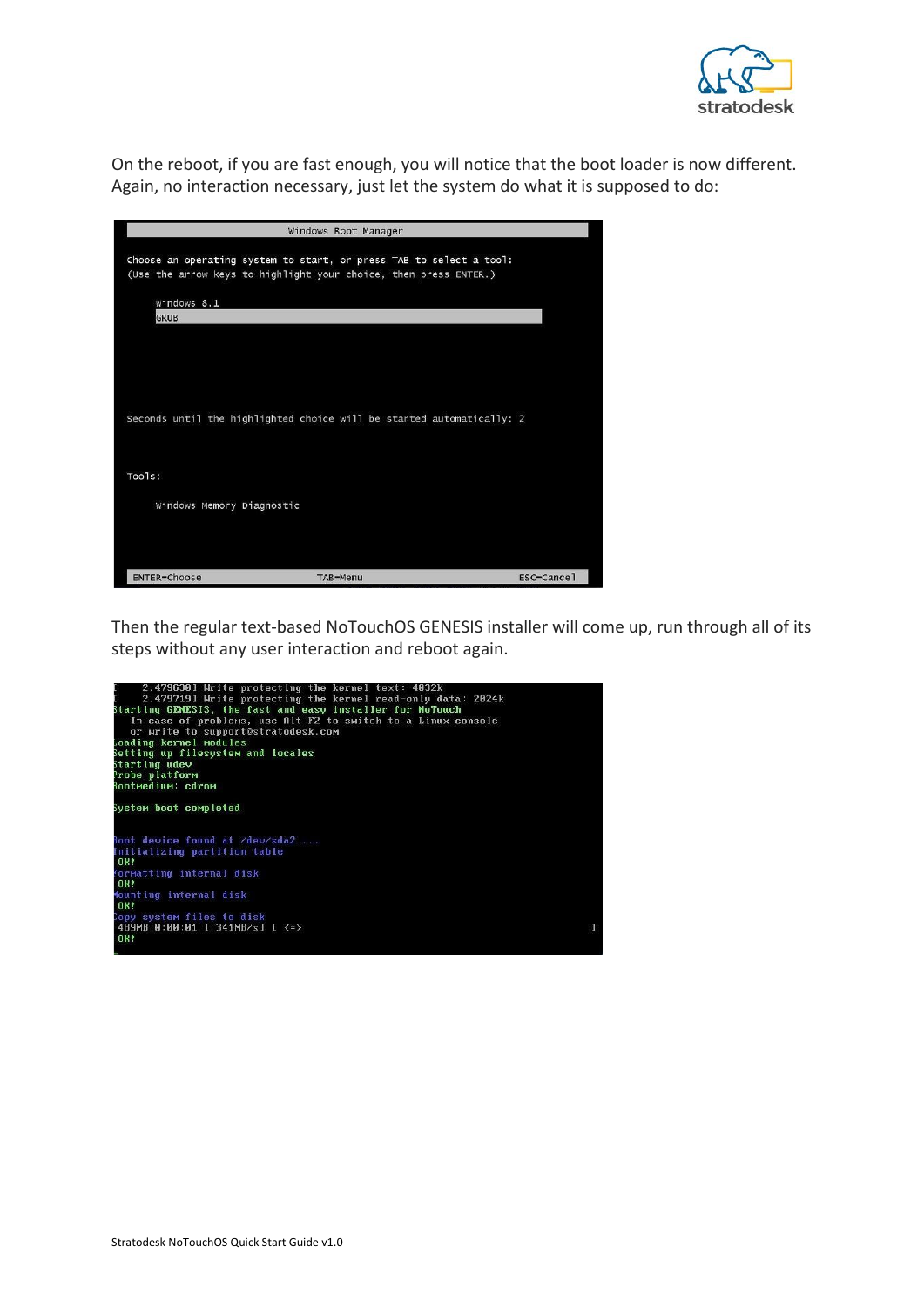

| stratodesk                                                         |                                |                            | NTD000C2995973E<br>192.168.2.199 |
|--------------------------------------------------------------------|--------------------------------|----------------------------|----------------------------------|
| Welcome!                                                           | Step 1 - Location and Keyboard |                            |                                  |
| Please complete the steps of this<br>wizard to set up your device. |                                |                            |                                  |
| <b>Skip wizard</b>                                                 |                                |                            |                                  |
|                                                                    |                                |                            |                                  |
| <b>Central management</b>                                          |                                |                            |                                  |
|                                                                    |                                |                            |                                  |
|                                                                    |                                |                            |                                  |
|                                                                    | Time zone:                     | <b>America/Los Angeles</b> |                                  |
|                                                                    | Country:                       | <b>United States</b>       |                                  |
|                                                                    | System locale:                 | English (US)               |                                  |
|                                                                    | Keyboard layout:               | <b>US English</b>          | O                                |
|                                                                    |                                |                            |                                  |

Congratulations. Your PC has been upgraded to a NoTouchOS VDI endpoint.

## <span id="page-16-0"></span>**Control the MSI Behaviour**

You can control the behaviour of the MSI file, for instance tell it to create a dual-boot installation instead of overwriting Windows.

For this, create a text file on the target PC with this name before installing the MSI (we assume you will at the end of the day have this being created automatically on many many machines):

C:\wininstall\_config.txt

The content of this file should be as follows:

- mode=dual|replace (choose "dual" for dual boot)
- kparams= (kernel parameters if needed, optional)
- notdefault (don't setup NoTouch to be the default boot entry, optional)
- auto (for unattended "replace" installations, optional)

Please test the installation first on a single test device before rolling it out to all devices.

#### <span id="page-16-1"></span>**Mass Rollout with Group Policies (GPO)**

There are many tools available that support easy rollout of MSI packages. However, there is no need for any 3rd-party software, you can do this right with plain Windows.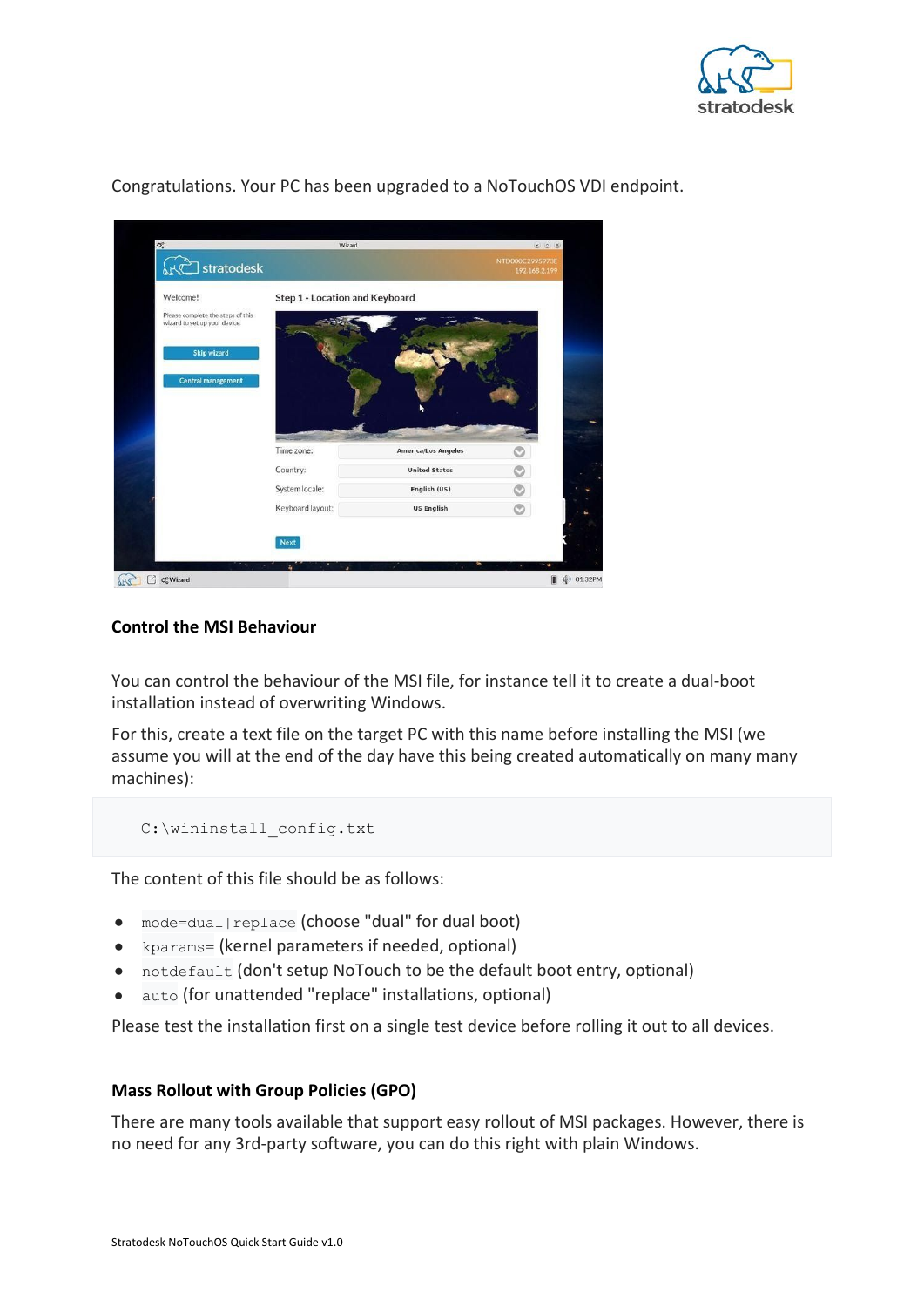

Let's assume you have the MSI package downloaded and put on a file share where "Domain Computers" have read permission (Use "Share with"/"Specific people").

# **The user account you are using to install the file must have full administrative access (emphasis on "full" - we mean it!)**

- 1. First, create the configuration text file (see below) and roll it out with regular GPO means!
- 2. Make sure you have the "tcmgr" DNS host name or alias configured and that it points to NoTouch Center.
- 3. Open "Group Policy Management" from "Administrative Tools" in the Start Menu.
- 4. Click your way through "Domains", your domain and search for "Group Policy Objects".
- 5. Do a right-click on the "Group Policy Objects" folder, click "New", and assign a name.
- 6. Edit your new policy In the right pane on the bottom, there is a box that say's "Security Filtering". Remove the "Authenticated Users" entry. Add either the group "Domain Computers" for all machines or specific computer names, depending on where you'd like the software to be deployed.
- 7. Go back up to the domain folder (in the navigation pane) and right click it. Click "Link an existing GPO". Click your new GPO's name and click OK.
- 8. Now go back to the GPO under "Group Policy Objects" folder, and right click it. Click on "Edit". A new window will open.
- 9. Navigate to "Computer Configuration" / "Policies" / "Software Settings" / "Software installations". Right click inside the empty pane on the right and go to "New" / "Software Package".
- 10. A new window pops up navigate to the share that you created earlier (\\MYSERVERNAME\FOLDERNAME), not the physical folder on the server (C:\SOMETHING\FOLDERNAME) and select your MSI.
- 11. Click the "Assigned" bubble and then click on OK.
- 12. Now close all of your windows on the server and reboot all of your workstations. They will install the NoTouch MSI before the computer allows a user to logon (that means, the computer will have a "Please wait..." banner for some time.

Note: It may take two or three restarts for the server to update the GPO on the workstations.

After that, you'll find all machines in NoTouch Center ready to be configured. If you have set up 'Auto Assign' they will get their configuration automatically, if not, add them to the groups where you want them, and they will be configured by NoTouch Center.

# <span id="page-17-0"></span>**Troubleshooting**

In case the system does not start into Linux afterwards, most likely you did not have the correct permissions. Remember, you need full administrative permissions otherwise you won't be able to modify the boot loader configuration! If the system starts into Linux but then cannot boot properly most likely you have the wrong kernel version. Please try a different kernel version image.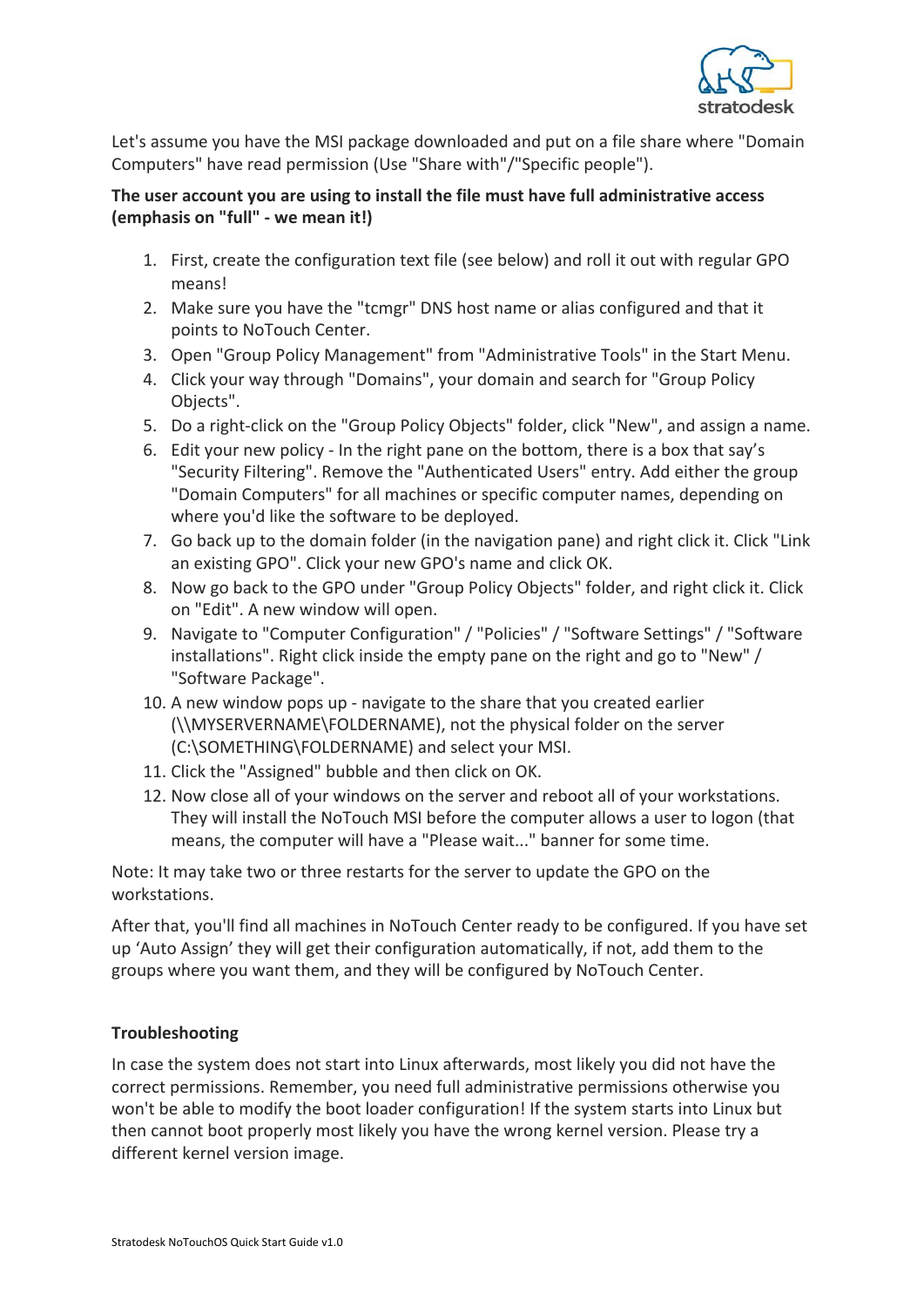

# <span id="page-18-0"></span>**Configuration Preload**

When installing NoTouch on a device, it will create a factory-default configuration. The typical workflow is that the client would get its configuration from the management server immediately afterwards. There are cases however, where this is not possible, for example when a specific Wireless LAN or Network Authentication configuration is needed to access the network. An easy method exists how to automatically preload a configuration to a freshly-repurposed device with the standard USB/CDROM installation (for PXE see below):

- 1. Configure a sample device to the point you'd like to distribute
- 2. Fetch the configuration from this device
- 3. Place the file in the root folder of the USB medium or CD-ROM

On top of that, it is possible to add custom, machine-specific certificates.

# <span id="page-18-1"></span>**Read out the configuration from a well configured device**

Connect with your browser on your PC/workstation/laptop to the well-configured - the "template" device - and log in with your admin password. Even though it resembles the local configuration, some additional menu items are available:

- Choose "Download configuration"
- A file named HOSTNAME.cfg will be downloaded (instead of "HOSTNAME", the file name will be the actual system's DNS host name)

This file contains the full "configuration", meaning configuration parameters, but also certificates, custom templates, etc. It also contains static IP address configuration if you do not use DHCP.

## <span id="page-18-2"></span>**Rename and place it on the boot medium**

**The easiest thing is to just rename the file to config.cfg and place it on the USB medium (root folder).** Note: Please spell config.cfg all-lowercase, this is case-sensitive.

If, and only if you use a CD-ROM to repurpose devices, you need to create a custom ISO image. You may use third party tools provided they keep the boot capability of the ISO image, or you use the builtin method on Windows systems:

- 1. Inside the extracted NoTouch ZIP, create a folder named "localcd", and a subfolder "images"
- 2. Copy the config.cfg file into the "images" folder, and rename it to live.cfg
- <span id="page-18-3"></span>3. Execute CustomizeISO.cmd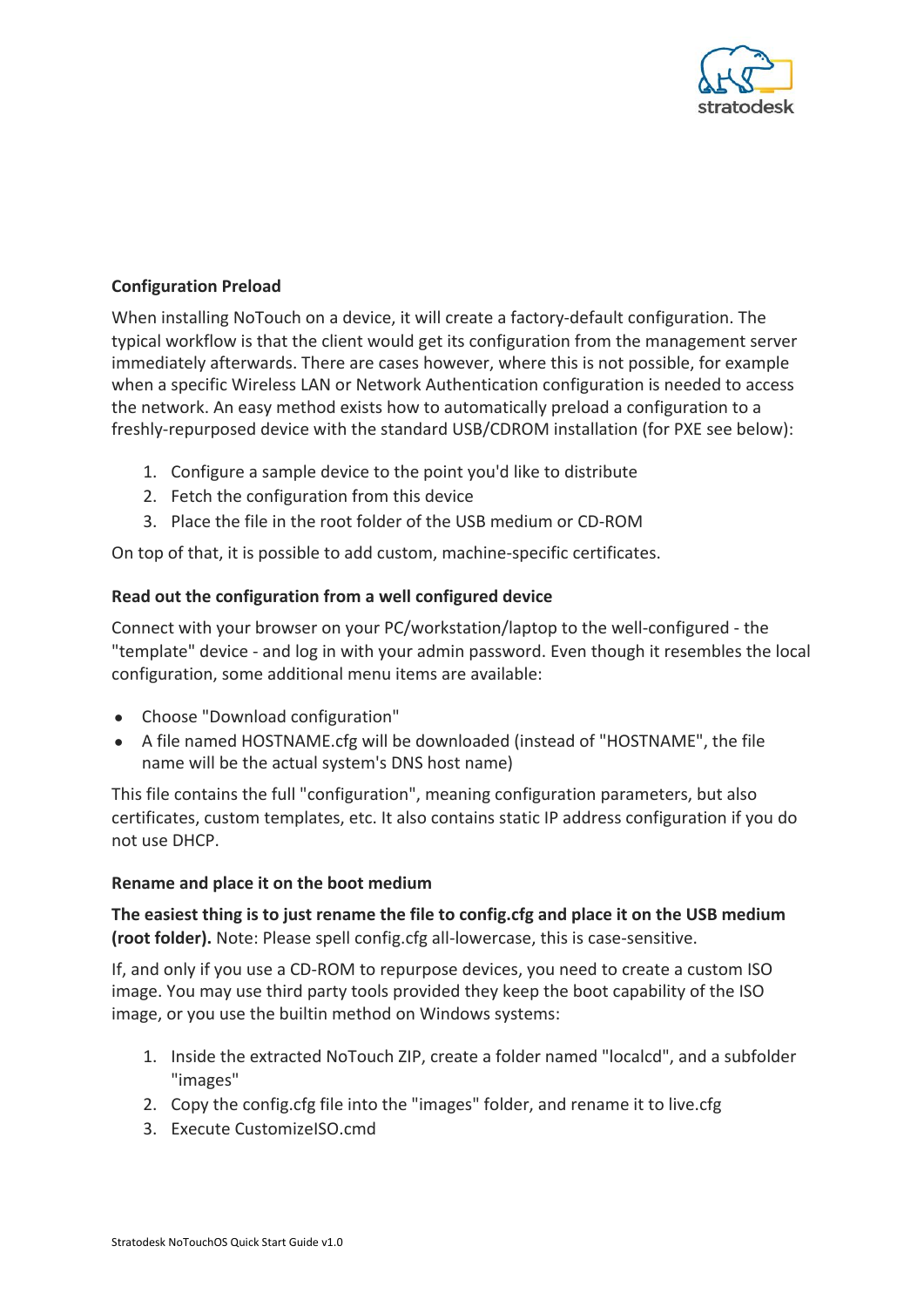

# **PXE Live Boot**

In a PXE live boot setup, you need to:

- 1. Get the configuration from one machine as described above
- 2. Copy config.cfg into the Stratodesk Virtual Appliance using scp or by connecting to the notouch file share
- 3. Make sure it resides in the /opt/clientconf/config directory (or the config subfolder of the notouch file share)

Note: This method cannot be used for installation via PXE.

# <span id="page-19-0"></span>**MSI File**

If you deploy or boot via our **MSI Installation**, configuration preload could not be simpler. Simply roll out your config.cfg file and place it into the C:\ directory.

In other words, the MSI file looks - on the target machine, when executed - for a file named C:\config.cfg. If it is present, it is used, if not, default configuration will apply.

Note: Of course, the MSI file should be rolled out after the config.cfg. However, whatever mechanism you use (Group Policies, Altiris, ...), if you can roll out an MSI, you can also roll out the config.cfg.

# <span id="page-19-1"></span>**Use/Install**

No extra actions have to be taken. Just **Install or Live Boot** as usual. (Note: You need at least NoTouch version 2.36.13 to use configuration preload with [Live Boot](#page-8-0))

With the file present, it will be used automatically. During the textual installation, you will see a one-line text message informing you that the installer is applying the configuration to the system which is not present otherwise.

## <span id="page-19-2"></span>**Advanced Options**

## Modifying the configuration manually

The config.cfg file is actually a gzip-compressed tar file (tar.gz), a very common archive format in the Linux/Unix/Mac OS X world. You can open the archive and modify its internals. However, that can lead to producing unusable configuration, effectively meaning you could repurpose hundreds of devices with a totally useless configuration. So beware!

## Per-machine configuration

If a file named MACADDRESS.cfg exists on the boot medium (meaning the MAC address of the local machine), it will be preferred over config.cfg. That means, you can prepare your USB stick to automatically repurpose different devices with different configuration.